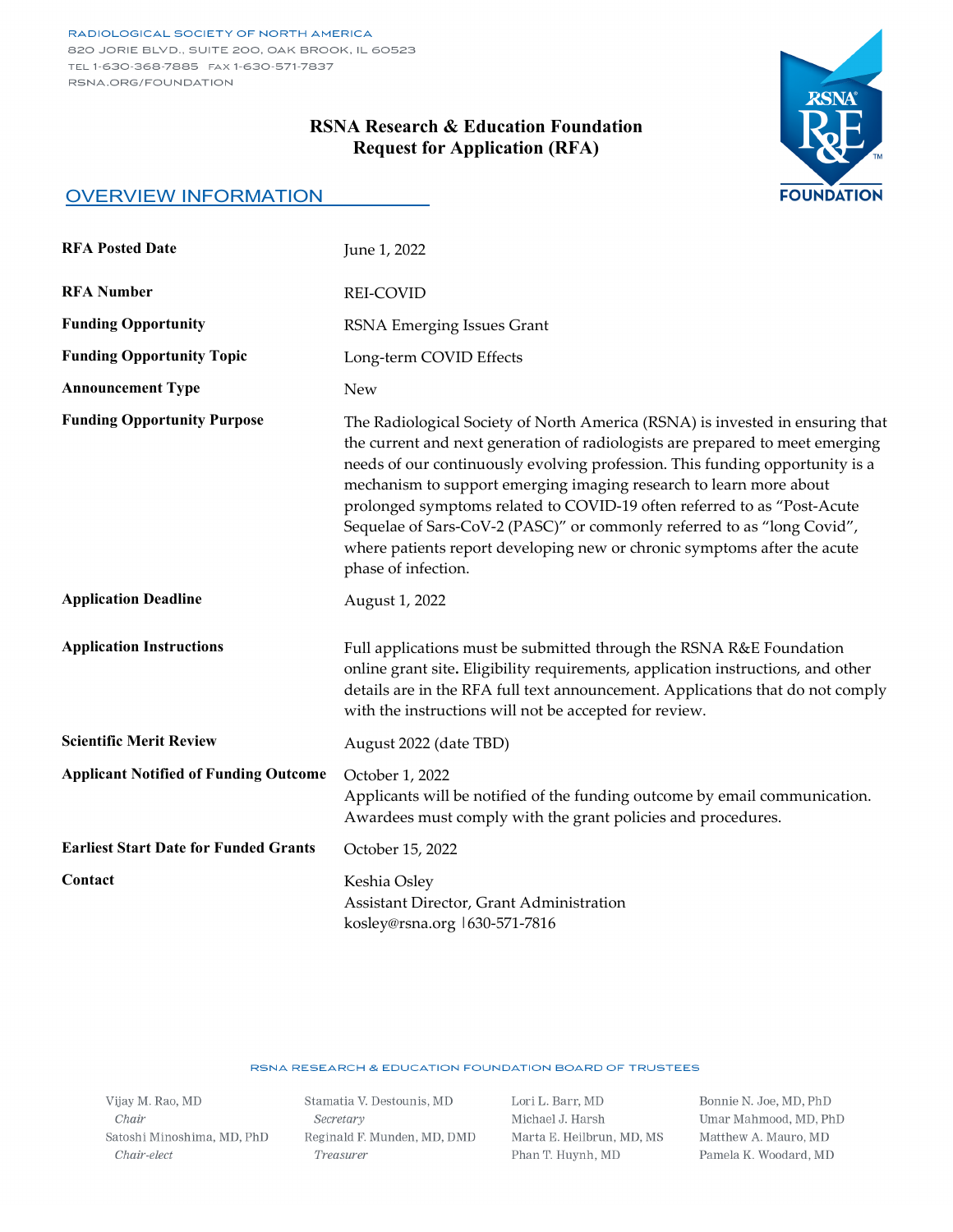# FULL TEXT OF ANNOUNCEMENT

| <b>Funding Opportunity Description</b> | Purpose<br>To elicit grant submissions focused on all aspects of diagnostic and<br>interventional imaging of Post-Acute-Sequela of Sars-Cov-2 (PASC).                                                                                                                                                                                                                                                                                                                                                                                           |
|----------------------------------------|-------------------------------------------------------------------------------------------------------------------------------------------------------------------------------------------------------------------------------------------------------------------------------------------------------------------------------------------------------------------------------------------------------------------------------------------------------------------------------------------------------------------------------------------------|
|                                        | Background<br>PASC refers to persistent respiratory, neurological, psychological,<br>cardiovascular, or other multi-system symptoms that persist 4 or more weeks<br>after COVID-19 infection. PASC affects patients with asymptomatic, mild, or<br>severe COVID symptoms. The imaging features, pathophysiology, clinical<br>trajectory, and predictors of PASC are emerging. This funding opportunity<br>seeks to elicit the evidence-based research and literature in radiology that will<br>allow us to gain a better understanding of PASC. |
|                                        | <b>Research Objectives and Scope</b><br>The RSNA is soliciting grant proposals focused on all aspects of diagnostic<br>and interventional imaging in PASC including but not limited to: identifying<br>imaging markers for PASC, identifying baseline risk factors for PASC,<br>predicting outcomes and clinical trajectory, artificial intelligence and<br>radiomics applying to PASC, and image guided interventions or health<br>services research relating to PASC.                                                                         |
| <b>Award Information</b>               | <b>Application Types Allowed</b><br>Currently accepting new applications                                                                                                                                                                                                                                                                                                                                                                                                                                                                        |
|                                        | <b>Anticipated Number of Awards</b><br>To be determined, based on applications.                                                                                                                                                                                                                                                                                                                                                                                                                                                                 |
|                                        | <b>Award Budget</b><br>Applications with budgets up to \$100,000 (maximum) for the project year will<br>be considered. The RSNA R&E Foundation does not pay institutional indirect<br>or overhead costs.                                                                                                                                                                                                                                                                                                                                        |
|                                        | <b>Award Project Period</b><br>Applications for a one-year project accepted. Select projects will be eligible for<br>a one time, one year renewable. Milestone completion will be used to<br>determine if subsequent funding is merited.                                                                                                                                                                                                                                                                                                        |
| <b>Selection Criteria</b>              | Applications will be reviewed on the following:<br>Innovation<br>$\bullet$<br>Impact<br>$\bullet$<br>Knowledge of and experience within the specific topic<br>Well-defined and researched needs assessment that identifies current<br>practice gaps of identified learners<br>Feasibility<br>$\bullet$                                                                                                                                                                                                                                          |

- Scalability/expandability
- Content monitoring, update strategy and sustainability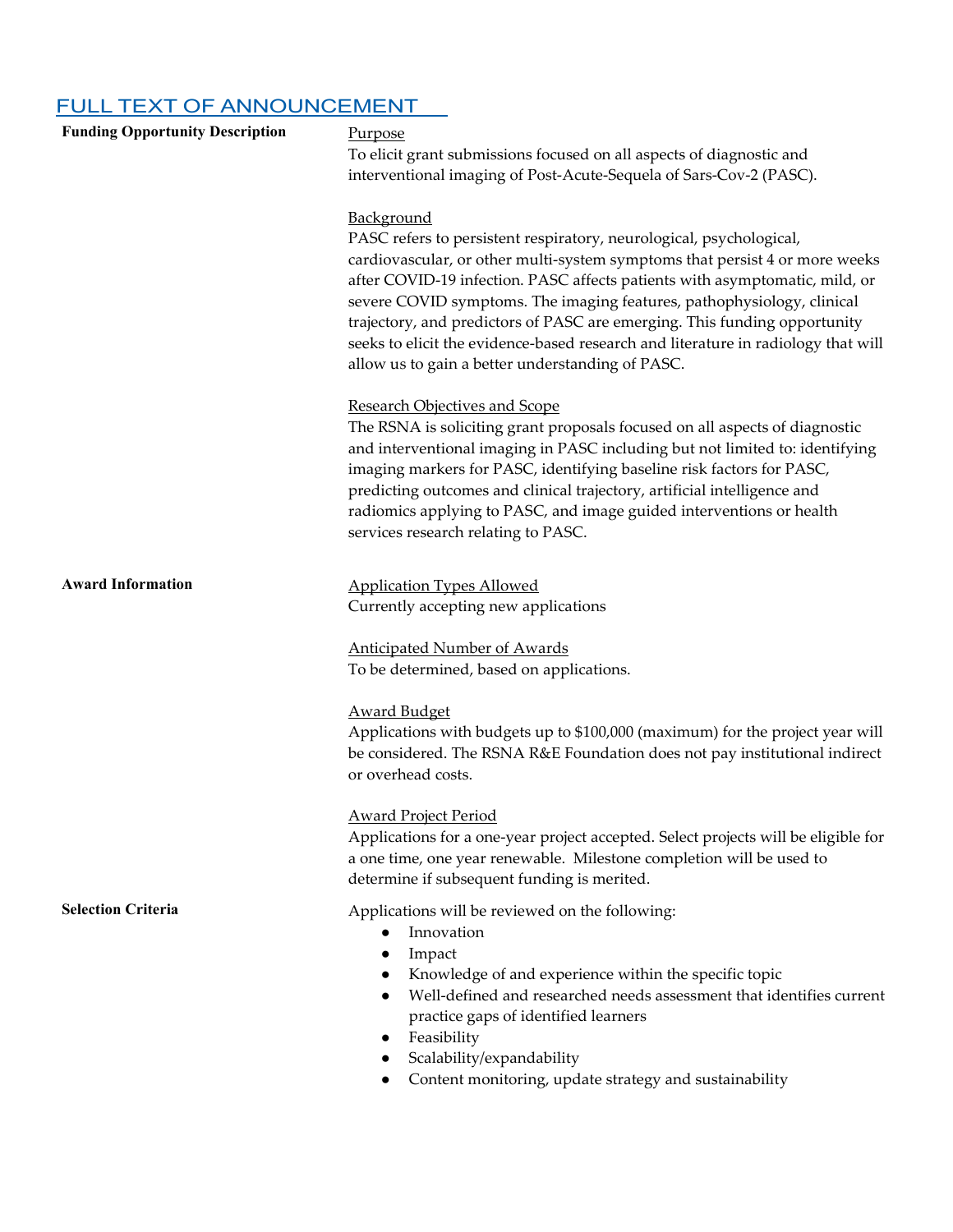**Eligibility Information** Applicant (Principal Investigator) must be an RSNA Member (at any level) at the time of application and throughout the duration of the award. If the applicant's membership category is a non-dues paying category, one or more of the co-investigators must be a dues-paying member.

Applicants must hold a faculty or equivalent position in a department of radiology, radiation oncology, or nuclear medicine within an educational institution. If an applicant is not currently a faculty member at the time of application but will become a faculty member when the award commences, a letter from the department chair attesting to this appointment must be included.

# APPLICATION INSTRUCTIONS

### **I. Summary of Proposed Research Plan**

This section, when separated from the rest of the application, should serve as a succinct and accurate description of the proposed project. The summary should include the long-term goals of the proposed research to the radiologic community. Abstract not to exceed 500 words.

- A. Title
- B. Abstract
- C. Short Abstract

### **II. Applicant(s)**

- A. Professional Data:
	- i) Institution
	- ii) Department
	- iii) Faculty position/rank
	- iv) Time allocated to the proposed project, and to other duties. Specify percent and time frame.

### B. Biosketch:

NIH-style biosketch, limited to 5 pages.

Please see<https://grants.nih.gov/grants/forms/biosketch.htm> for the NIH biosketch blank form, instructions and sample. Please use the "non-fellowship" biosketch for all R&E grant applications.

C. Other Investigators/collaborators:

Other investigators/collaborators who will contribute significantly to the project should be listed. Include a description of their background, experience and expertise, and the role(s) they will play in the proposed research project. To the extent possible, collaborators should be actively involved in each stage of the project, from initial application through analysis and reporting on the final product.

Biosketch: NIH-style biosketch, limited to 5 pages, or each investigator/collaborator with a major role in the project.

### **III. Research Plan**

A. Detailed Research Plan:

*Not to exceed 5 pages. Use 0.5" margins and size 11 Arial font. Figures and tables are included in the five-page limit. Additional pages may be included for references. Appendices may be included; however, appendices should not be an extension of the detailed research plan.*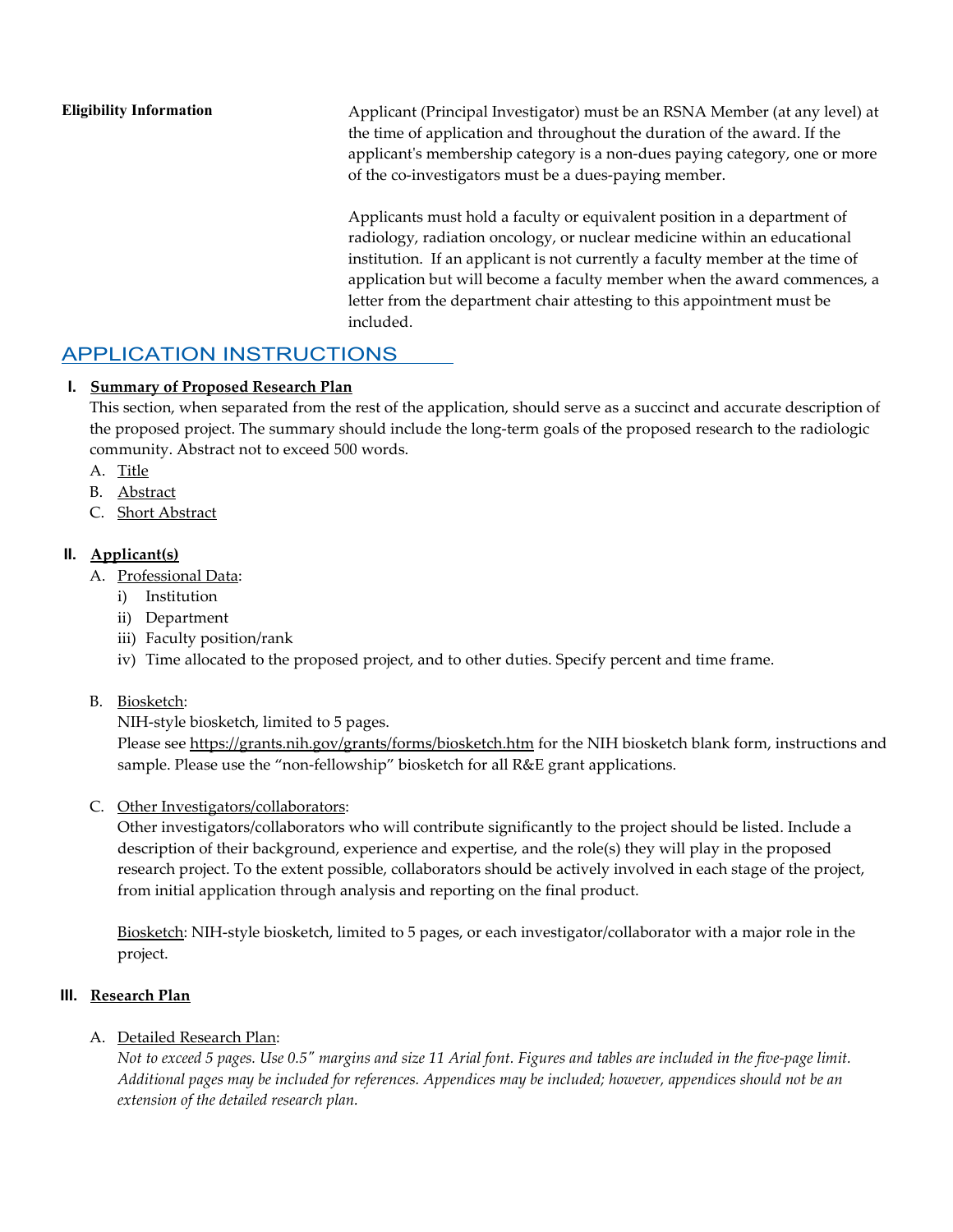The detailed research plan should consist of the following: Introduction:

- Rationale and purpose: describe why the project should be undertaken.
- Specific Aims and Objectives
- What makes the proposal unique?
- What are the intended outcomes or expected results? Will the proposed project result in a deliverable product/intellectual property?
- Previous Experience: Relevant preliminary work/prior experience of investigator.

#### Project Plans:

- What specific activities will be done to achieve the project objectives? Include specific collaborator roles and responsibilities.
- Present a specific timeline of events to detail measurable milestones toward success of the completed project.
- Outcomes
- Dissemination: Describe how the product will be made available to RSNA members.

#### Evaluation

● Evaluation is one of the most common areas of weakness in grant applications; considerable attention must be paid to this area in all successful applications. How will the outcomes of the project be assessed in terms of the purpose and objectives? Can the outcomes be quantitatively assessed?

#### Research Assurances

● Research grant projects may involve human subjects and require Institutional Review Board (IRB) approval. It is the responsibility of the applicant to contact their institutional IRB office to inquire if IRB approval is required for the proposed project and to publish subsequent manuscripts. Provide the status of IRB for this project. Applicants do not need research assurance approvals at the time of application; however, funded grant recipients will be required to submit appropriate approval notifications before grant funds are released.

#### References

B. Location of Study:

Specify the primary institution, department, and country where the education project will take place. List secondary institutions, departments and countries if applicable.

### C. Resources and Environment:

Describe the facilities, support services, educational resources and/or other services that will be available for this project.

### **IV. Budget**

A. Detailed Budget:

Since plans differ, no specific format is required for this section. However, a complete description of the projected use of funds will assist the study section reviewers in determining the project's scope and feasibility. The budget should be a complete and detailed listing of the costs associated with the proposed program, including part-time salary support, supplies and materials, etc. Specify the following:

- Total project budget (direct costs)
- Amount Requested
- Explanation of how costs not covered by this grant will be paid (departmental funds, other grants, etc.)
- Complete budget justification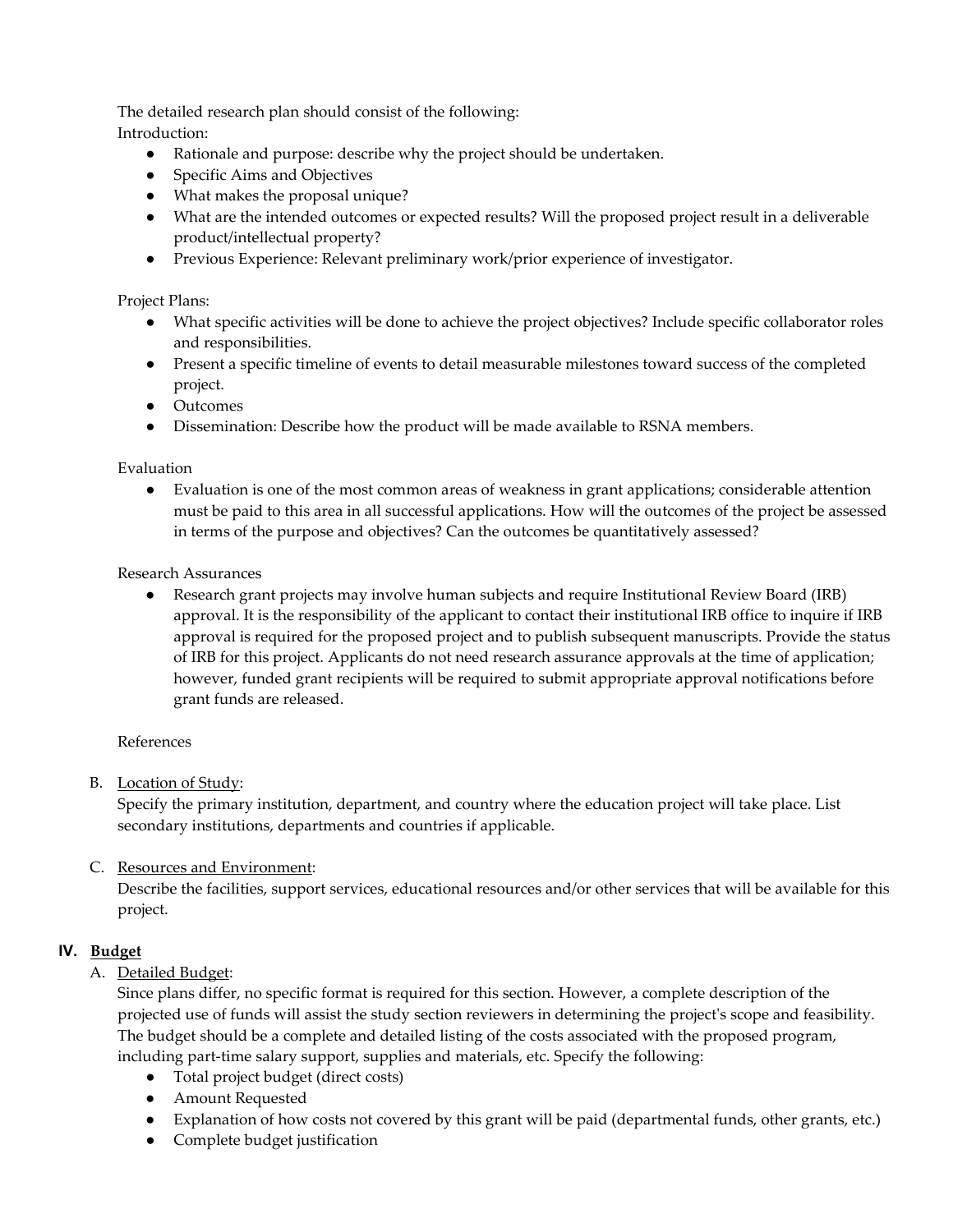#### B. Other Sources of Support (pending and received):

Other non-conflicting sources of support for the proposed activity are encouraged and should be identified.

### C. Award Payment Information:

To facilitate fund disbursement if the grant is approved for funding, please supply the payee information and mailing address. This information is available through the institution's research administration or grants and contracts office. The institution will serve as the fiscal agent.

#### **V. Letters**

If the project involves significant collaboration with individuals outside of the investigators institution and if relevant industry partners, letters of agreement may be included. Additional letters of support are not required or accepted.

### **VI. Signatures**

- Department Chair
- Grant Administrator
- Grant Applicant and all Co-PIs

Note: Digital signatures are allowable.

# GRANT APPLICATION REVIEW INFORMATION

Applications are reviewed using an NIH-style study section and the NIH overall impact scoring system of 1 (exceptional) to 9 (poor). The RSNA Education Study Section is comprised of experts in the radiologic sciences with specific expertise and experience in the topics listed in the RFA.

One primary and two secondary reviewers will be assigned to each grant application. After initial, individual review, the study section members will convene for group discussion of each meritorious grant application and assign a final overall impact score. Study Section members will use the following review criteria to assign an overall impact score for each application.

### Overall Impact:

After considering all of the scored review criteria, briefly summarize the significant strengths and weaknesses of the application and state the likelihood of the project to exert a sustained powerful influence on the field. Briefly summarize the significant strengths and weaknesses of the application.

Scored Review Criteria:

● Significance

*Does the proposed project address a key audience and an important aspect or important need? Is there convincing evidence in the application that the proposed program will significantly advance the stated goals of the program?*

● Innovation

*Taking into consideration the nature of the proposed research education program, does the applicant make a strong case for this program effectively reaching an audience in need of the program's offerings? Where appropriate, is the proposed program developing or utilizing innovative approaches and latest best practices to improve the knowledge and/or skills of the intended audience?*